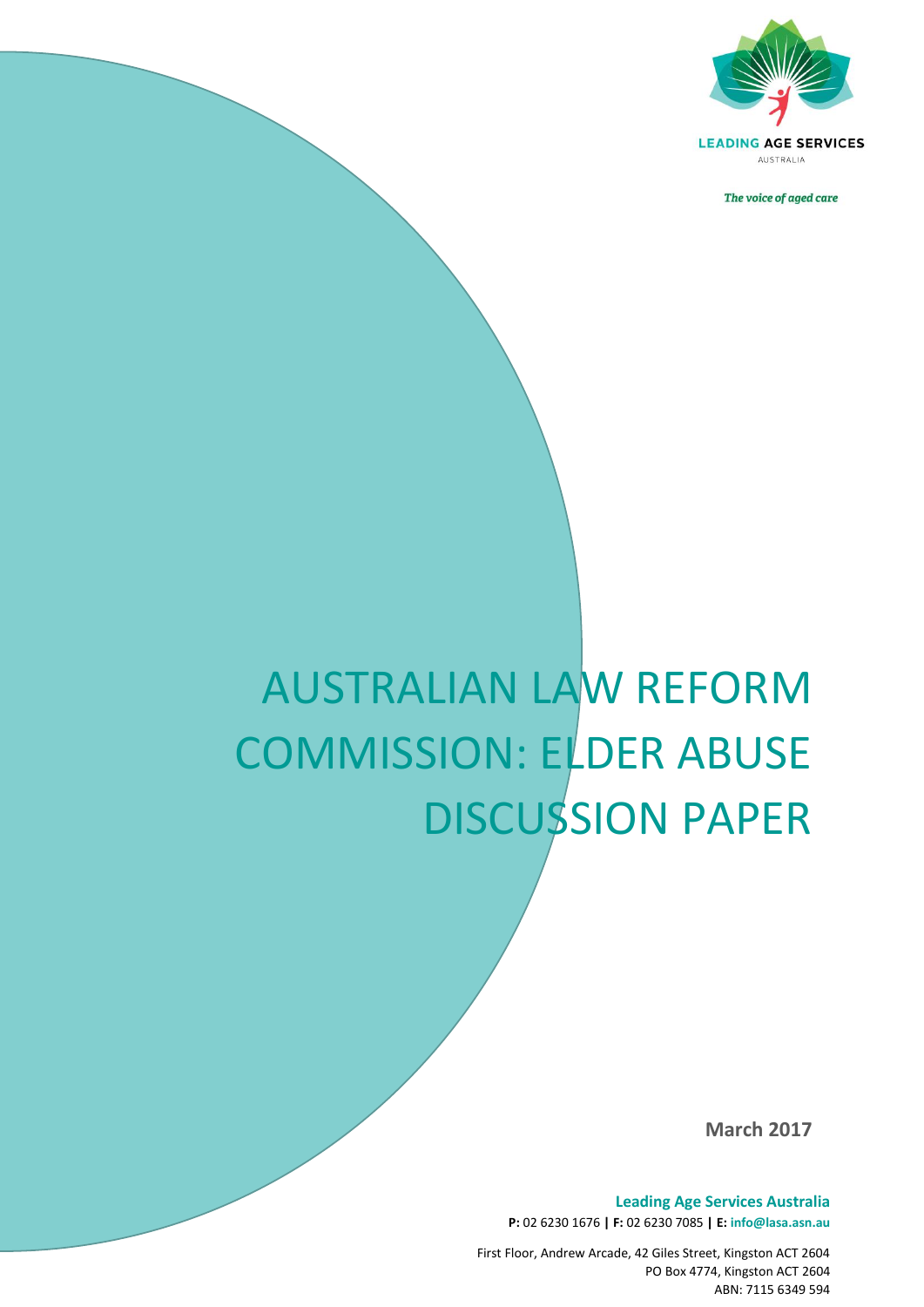# <span id="page-1-0"></span>Leading Age Services Australia (LASA)

Leading Age Services Australia (LASA) is the national peak body representing Providers of age services across residential care, home care and retirement living. We represent our Members by advocating their views on issues of importance and we support our Members by providing information, services and events that improve their performance and sustainability.

Our vision is to create a high performing, respected, sustainable aged services industry delivering affordable, accessible, quality care and services for older Australians.

Thank you for the opportunity to comment on the Elder Abuse Discussion Paper. This submission will predominantly comment on Section 11 Aged Care and follows the numbering system used by the Australian Law Reform Commission (ALRC).

Should you have any questions regarding this submission, please do not hesitate to contact Ms Kay Richards, National Policy Manager, on 02 6230 1676.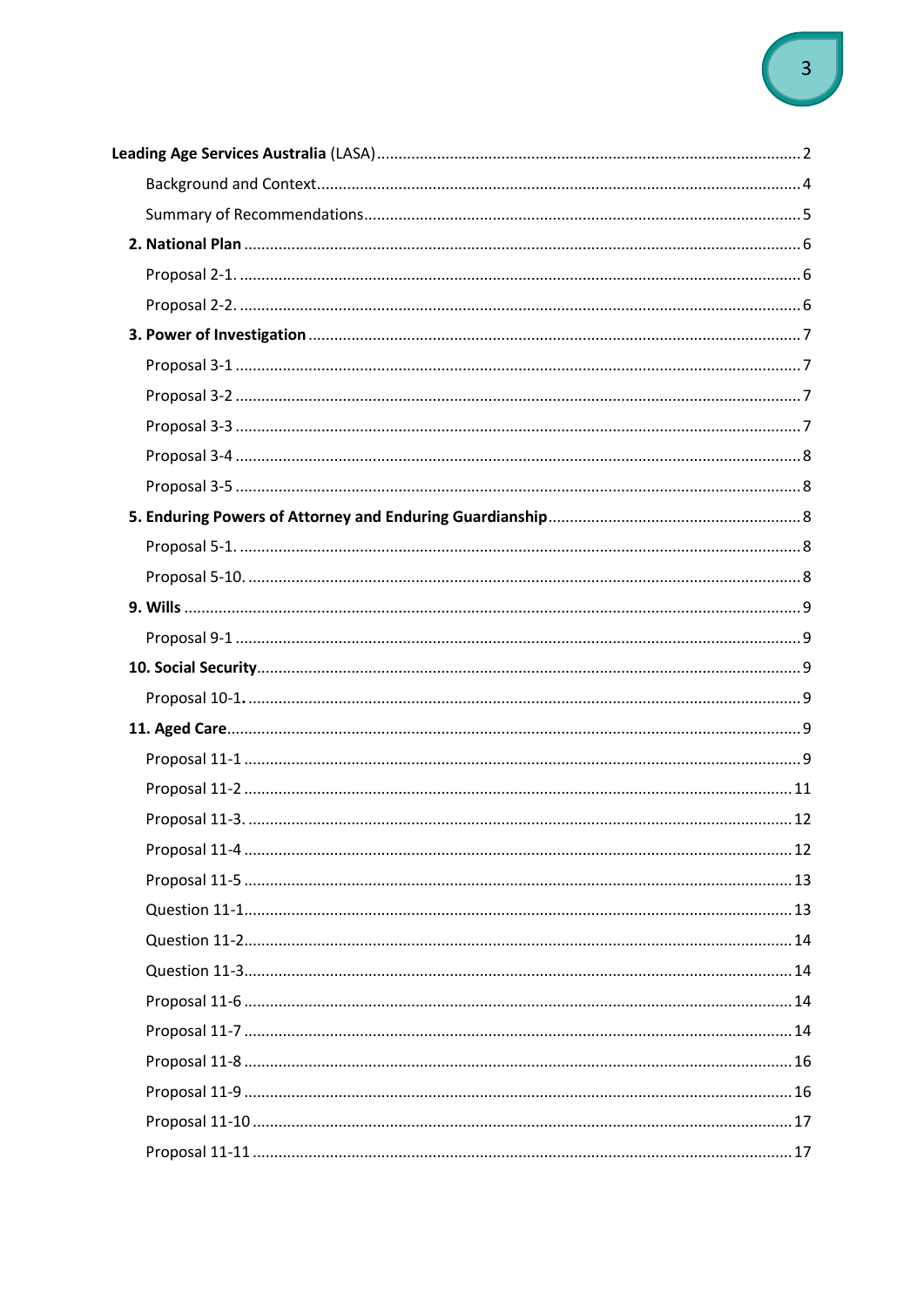# <span id="page-3-0"></span>Background and Context

In June 2016, the Hon George Brandis QC, Attorney-General of Australia referred the Australian Law Reform Commission (ALRC) to enquire and report the consideration of:

- existing Commonwealth laws and frameworks which seek to safeguard and protect older persons from misuse or abuse by formal and informal carers, supporters, representatives and others. These should include, but not be limited to, regulation of:
	- $-$  financial institutions
	- $-$  superannuation
	- social security
	- $-$  living and care arrangements, and
	- $-$  health
- the interaction and relationship of these laws with state and territory laws.

In undertaking the reference, the ALRC was to identify and model best-practice legal frameworks, including having regard to other inquiries and reviews that it considers relevant.

Relevant to the aged care industry, the ALRC is to specifically consider best practice laws, as well as legal frameworks including, but not limited to, the National Disability Insurance Scheme and the Aged Care framework, which:

- promote and support older people's ability to participate equally in their community and access services and advice
- protect against misuse or advantage taken of informal and formal supporter or representative roles, including:
	- formal appointment of supporters or representatives
	- informal appointment of support and representative roles (eg family members)
	- $-$  prevention of abuse
	- mitigation of abuse
	- $-$  reporting of abuse
	- $-$  remedies for abuse
	- penalties for abuse, and
	- provide specific protections against elder abuse.

The ALRC is to provide its report to the Attorney-General by May 2017.

In doing so, the ALRC invited comment on an Issues Paper released in June 2016 on which LASA provided advice on a range of areas specifically responding to those related to aged care. Following receipt of commentary from the community the ALRC has now released a Discussion Paper on Elder Abuse. LASA now presents the following comments to the ALRC for consideration.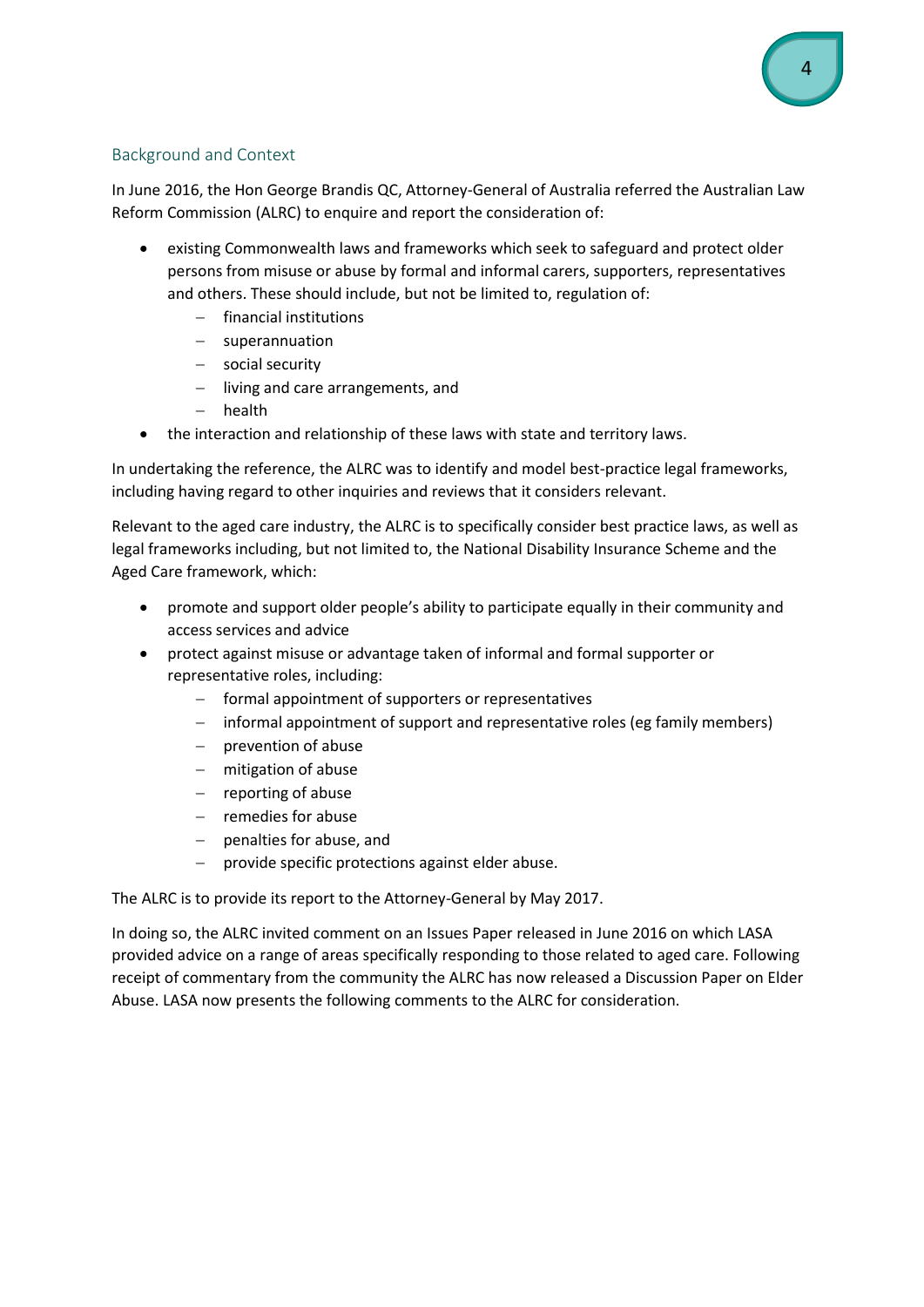# <span id="page-4-0"></span>Summary of Recommendations

LASA:

- Supports the protection of all older Australians against any form of elder abuse;
- Supports the development of a National Plan to address elder abuse;
- Proposes that as part of the National Plan, a national policy framework must be able to recommend means of implementation. Without implementation strategies, the plan will stay just that – a plan;
- Supports the commissioning of a national prevalence study of elder abuse;
- Suggests that duplication of any recommendation/s must be considered before any proposal is developed;
- Suggests that other avenues of prevention need to be investigated before further reporting requirements are imposed on the industry;
- Recommends that if a reportable incidents scheme is introduced it builds on the framework of the current system, rather than introducing new requirements;
- Supports the proposal of a national employment screening process for Australian Government funded aged care;
- Questions who would be responsible for the cost of such screening, and who would undertake the action;
- Continues to advocate for a workforce that has the right attitude and attributes to work with older people;
- Calls for a National Code of Conduct for aged care workers;
- Supports actions to reduce the use of both physical and chemical restraint; and
- Contends that before making broad recommendations about how restrictive practices should be used, all settings should be considered, not just in residential care.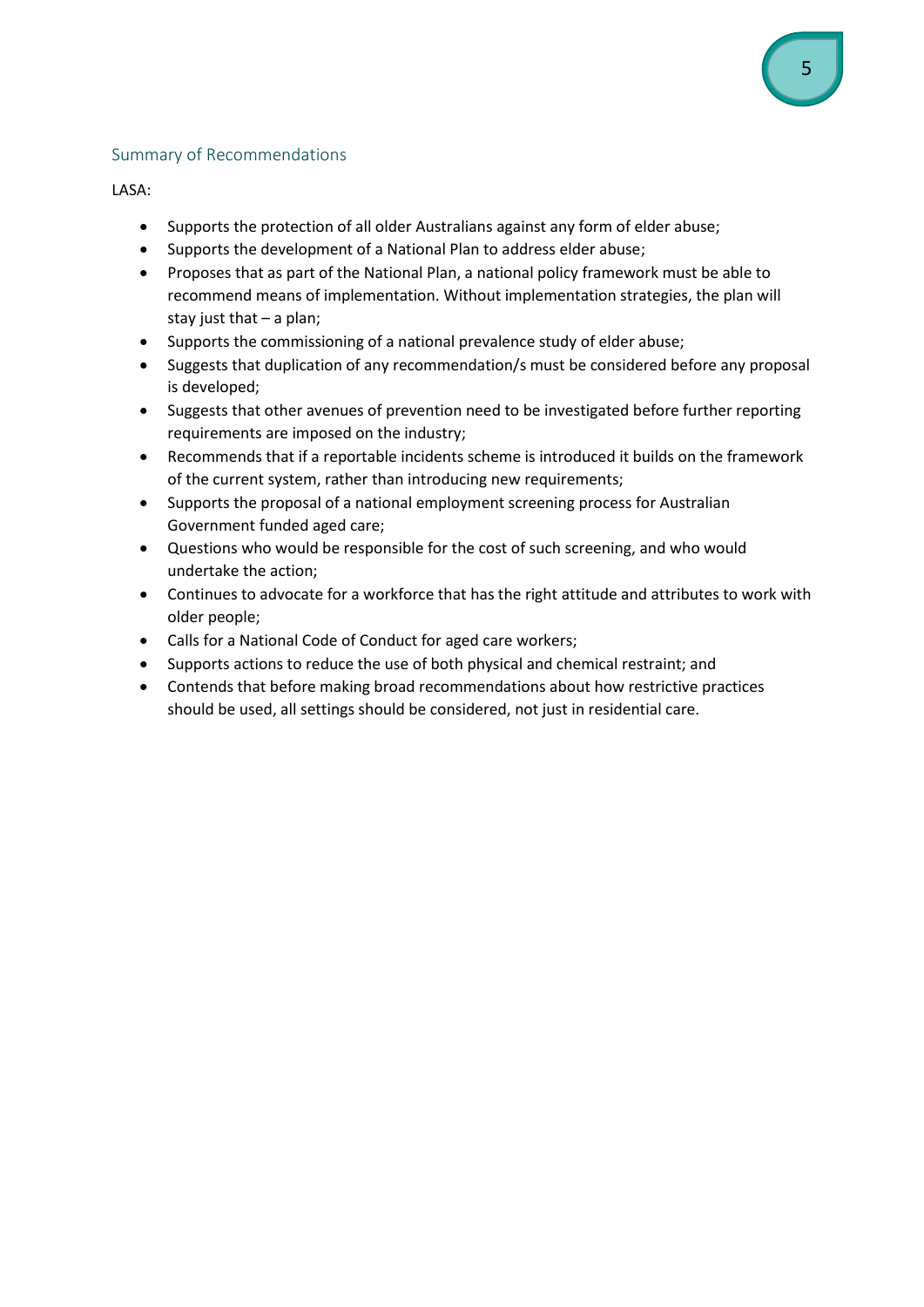# <span id="page-5-0"></span>2. National Plan

### <span id="page-5-1"></span>Proposal 2-1 A National Plan to address elder abuse should be developed.

LASA supports this proposal. A national policy framework could support government/s, industry and communities to address elder abuse, however a plan must contain mechanisms for its implementation given what we know of elder abuse not only in the care setting, but also in the community in general. Without implementation strategies, any Plan will stay just that – a plan.

#### <span id="page-5-2"></span>Proposal 2-2 A national prevalence study of elder abuse should be commissioned.

LASA supports this proposal and agrees that there is very limited evidence in Australia that would support an understanding of the prevalence of elder abuse.

Later in this submission LASA rejects some of the recommendations, not because LASA supports (or does not supports) actions, rather because of a pragmatic view that particular proposals may not be able to be implemented to achieve the desired outcome.

As the ALRC Discussion Paper suggests, without an appropriate evidence base to guide best-practice models, there is the potential that strategies which lack a sound evidence base may not achieve desired results.

LASA is concerned that public discussion is often not informed by evidence and can provide a misconstrued perception of what elder abuse is, where it occurs and by whom.

Simply reporting elder abuse will not, in itself, protect a person from such abuse, and reporting from some settings (and not others) is not a reliable source of evidence of the type and prevalence of abuse.

As mentioned later, there are a range of legislative responsibilities residential services must undertake, however, these same responsibilities may not be mandated in other settings such as hospitals, alternative accommodation models or the private home. If elder abuse is to be seen as of national importance it is imperative we start with reliable evidence. LASA supports the suggestions made by the National Ageing Research Institute (NARI) and the Australian Association of Gerontology (AAG) as depicted in the ALFC Discussion Paper at 2.38.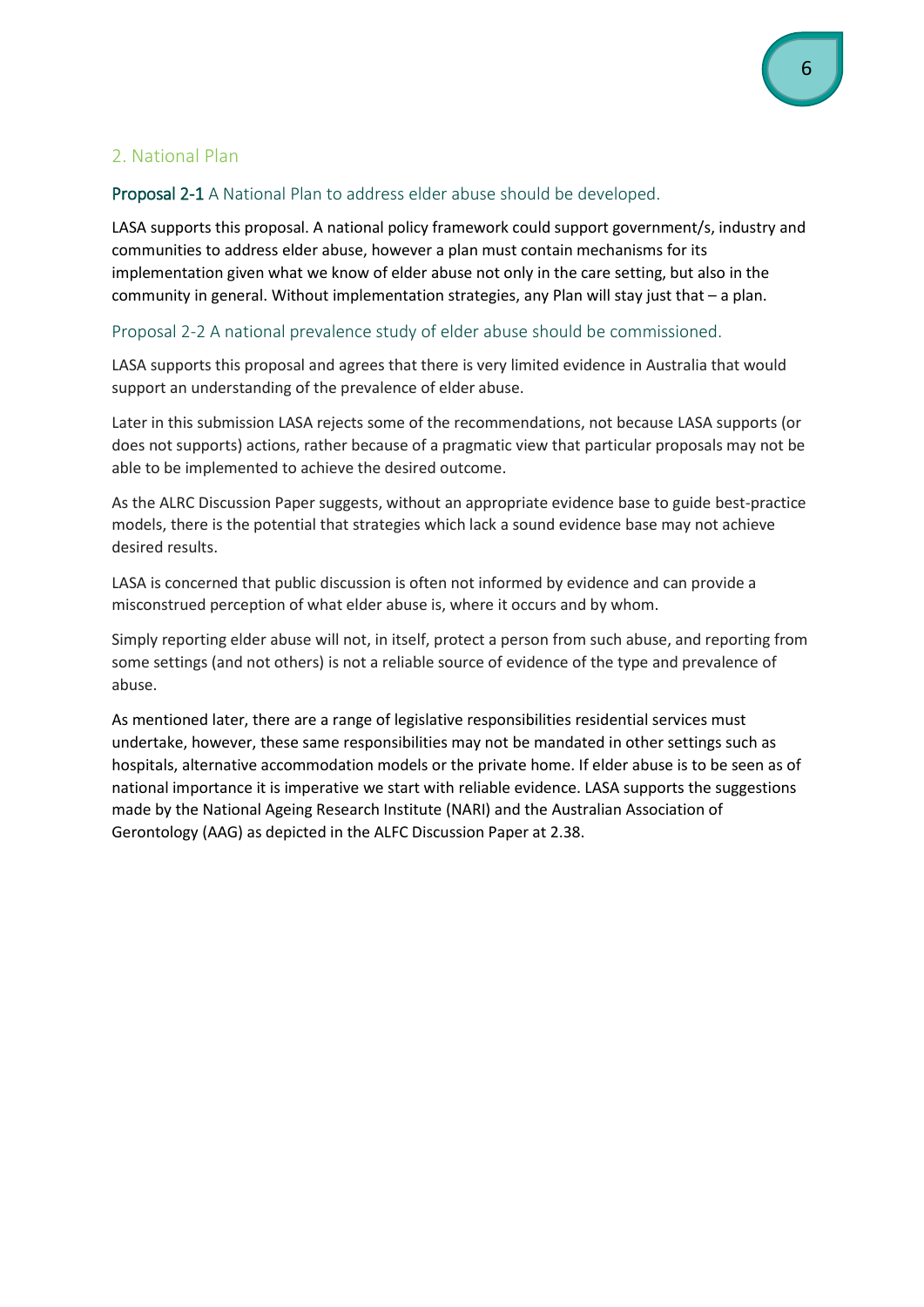# <span id="page-6-0"></span>3. Power of Investigation

<span id="page-6-1"></span>Proposal 3-1 State and territory public advocates or public guardians should be given the power to investigate elder abuse where they have a reasonable cause to suspect that an older person:

(a) has care and support needs;

(b) is, or is at risk of, being abused or neglected; and

(c) is unable to protect themselves from the abuse or neglect, or the risk of it because of care and support needs.

Public advocates or public guardians should be able to exercise this power on receipt of a complaint or referral or on their own motion.

LASA would not necessarily be against such a proposal, however, duplication in the aged care setting must be considered before such a proposal is planned.

Such a proposal may help fill the gap that currently exists, especially for aged care providers of the Commonwealth Home Support Program (CHSP) and the Home Care Package (HCP) Program. Care staff often report their frustration when they are unable to gain help and support when they suspect or witness abuse (in any form). Reporting to the Police will not necessarily deliver support to care staff and more importantly the older person.

<span id="page-6-2"></span>Proposal 3-2 Public Advocates or public guardians should be guided by the following principles:

(a) older people experiencing abuse or neglect have the right to refuse support, assistance or protection;

(b) the need to protect someone from abuse or neglect must be balanced with respect for the person's right to make their own decisions about their care; and

(c) the will, preferences and rights of the older person must be respected.

LASA supports this proposal.

<span id="page-6-3"></span>Proposal 3-3 Public advocate or public guardians should have the power to require that a person, other than the older person:

- a) furnish information;
- b) produce documents; or
- c) participate in an interview

relating to an investigation of the abuse or neglect of an older person.

LASA would not necessarily be against such a proposal, however, duplication in the aged care setting must be considered before such a proposal is implemented.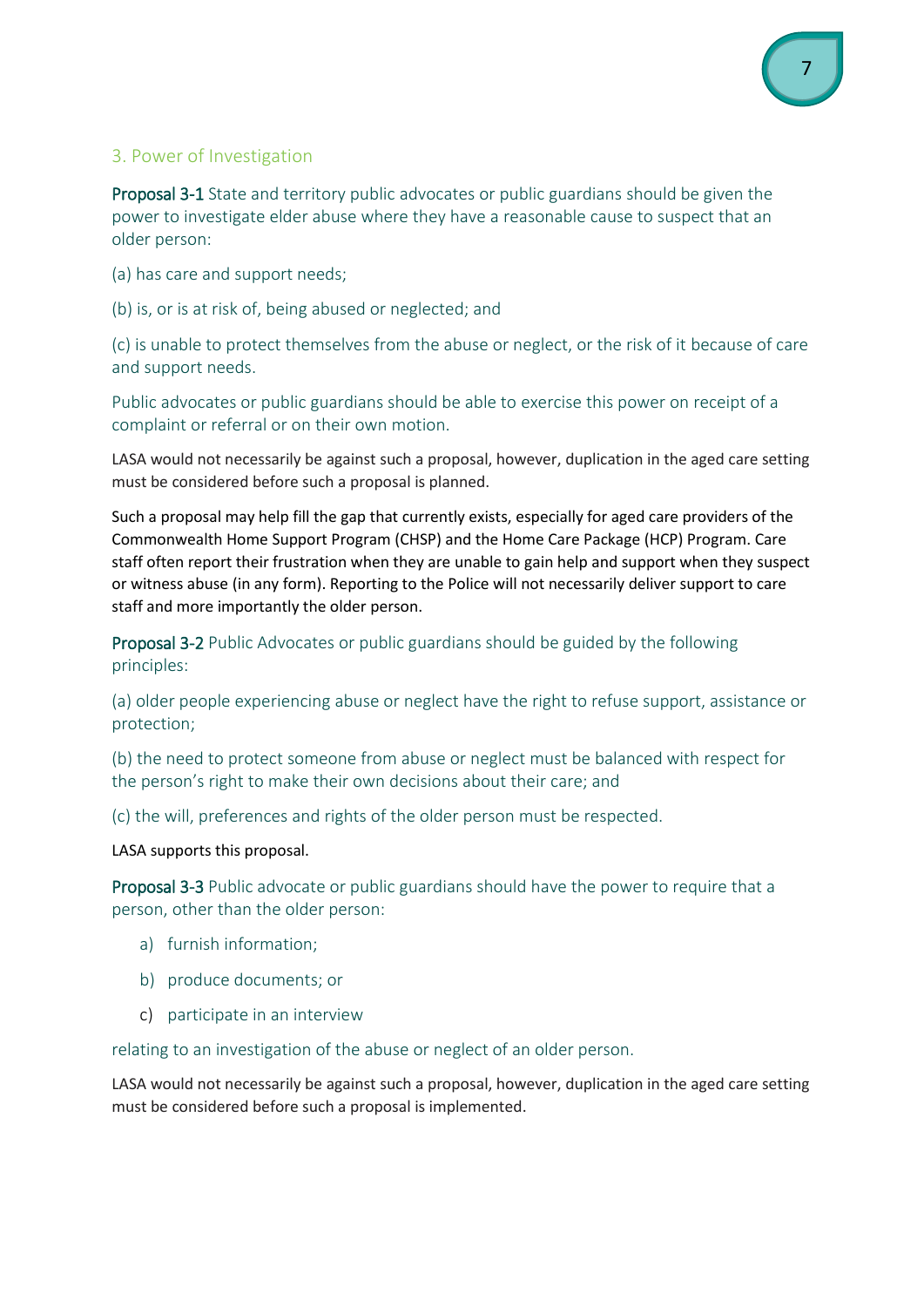<span id="page-7-0"></span>Proposal 3-4 In responding to the suspected abuse or neglect of an older person,

public advocates or public guardians may:

(a) refer the older person or the perpetrator to available health care, social, legal, accommodation or other services;

(b) assist the older person or perpetrator in obtaining those services;

(c) prepare, in consultation with the older person, a support and assistance plan that specifies any services needed by the older person; or

(d) decide to take no further action.

LASA would not necessarily be against such a proposal, however, duplication in the aged care setting must be considered before such a proposal is implemented.

<span id="page-7-1"></span>Proposal 3-5 Any person who reports elder abuse to the public advocate or public guardian in good faith and based on a reasonable suspicion should not, as a consequence of their report, be:

(a) liable, civilly, criminally or under an administrative process;

(b) found to have departed from standards of professional conduct;

(c) dismissed or threatened in the course of their employment; or

(d) discriminated against with respect to employment or membership in a profession or trade union.

LASA agrees with the caveats outlined in Proposal 3-5, however reiterates that this should not duplicate what is currently applicable in the aged care setting.

# <span id="page-7-2"></span>5. Enduring Powers of Attorney and Enduring Guardianship

<span id="page-7-3"></span>Proposal 5-1 A national online register of enduring documents, and court and tribunal orders for the appointment of guardians and financial administrators, should be established.

LASA supports this proposal, and suggests that age service Providers have access to such documents. This is to support the person to obtain the care and services they want, rather than those prescribed by others.

<span id="page-7-4"></span>Proposal 5-10 State and territory governments should introduce nationally consistent laws governing enduring powers of attorney (including financial, medical and personal), enduring guardianship and other substitute decision makers.

<span id="page-7-5"></span>LASA has long called for such consistency<sup>1</sup> and has advocated for an improved alignment of State and Territory advance care planning terminology and regulation, for example, and transferability between jurisdictions.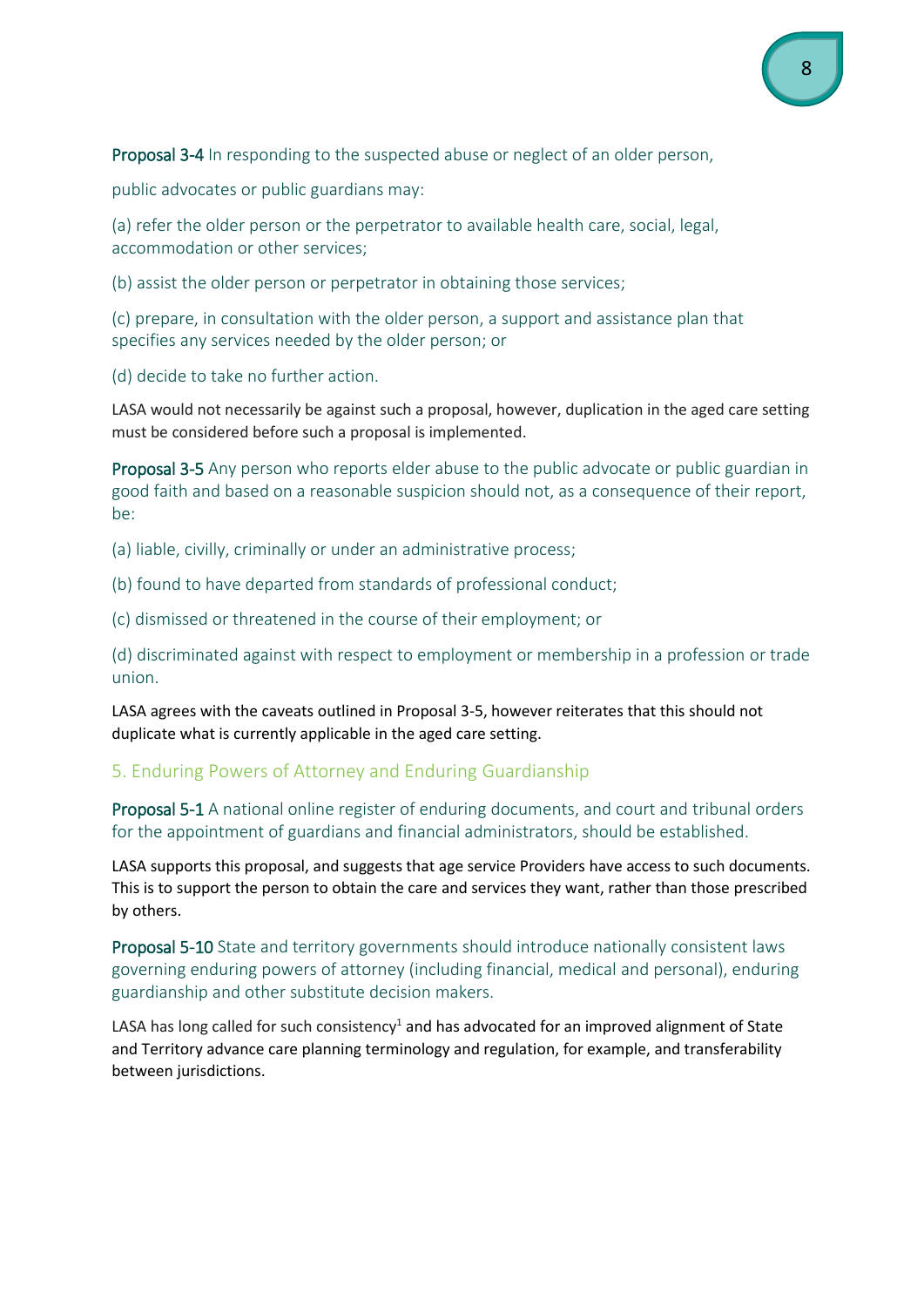#### 9. Wills

<span id="page-8-0"></span>Proposal 9-1 The Law Council of Australia, together with state and territory law societies, should review the guidelines for legal practitioners in relation to the preparation and execution of wills and other advance planning documents to ensure they cover matters such as:

(a) common risk factors associated with undue influence;

(b) the importance of taking detailed instructions from the person alone;

(c) the importance of ensuring that the person understands the nature of the document and knows and approves of its contents, particularly in circumstances where an unrelated person benefits; and

(d) the need to keep detailed file notes and make inquiries regarding previous wills and advance planning documents.

LASA agrees with this proposal and welcomes initiatives to ensure older people have their wishes respected and carried out.

#### <span id="page-8-1"></span>10. Social Security

<span id="page-8-2"></span>Proposal 10-1 The Department of Human Services (Cth) should develop an elder abuse strategy to prevent, identify and respond to the abuse of older persons in contact with Centrelink.

LASA agrees with this proposal; however, it should not duplicate matters arising in the proposed National Plan.

#### <span id="page-8-3"></span>11. Aged Care

<span id="page-8-4"></span>Proposal 11-1 Aged care legislation should establish a reportable incidents scheme. The scheme should require Approved Providers to notify reportable incidents to the Aged Care Complaints Commissioner, who will oversee the Approved Provider's investigation of and response to those incidents.

A rigorous process of compulsory reporting is outlined in current legislation where:

- the Act requires, except in very specific and sensitive circumstances, all Approved Providers of residential aged care must report every allegation or suspicion of a reportable assault;
- reports must be made to both the Police and the Department of Health (DoH) within 24 hours of the allegation being made, or from the time the Approved Provider starts to suspect on reasonable grounds, that a reportable assault may have occurred;
- if a staff member makes a disclosure that qualifies for protection under the Act, the Approved Provider must protect the identity of the staff member and ensure that the staff member is not victimised;
- if an Approved Provider fails to meet compulsory reporting requirements the Department of Health (DoH) may take compliance action; and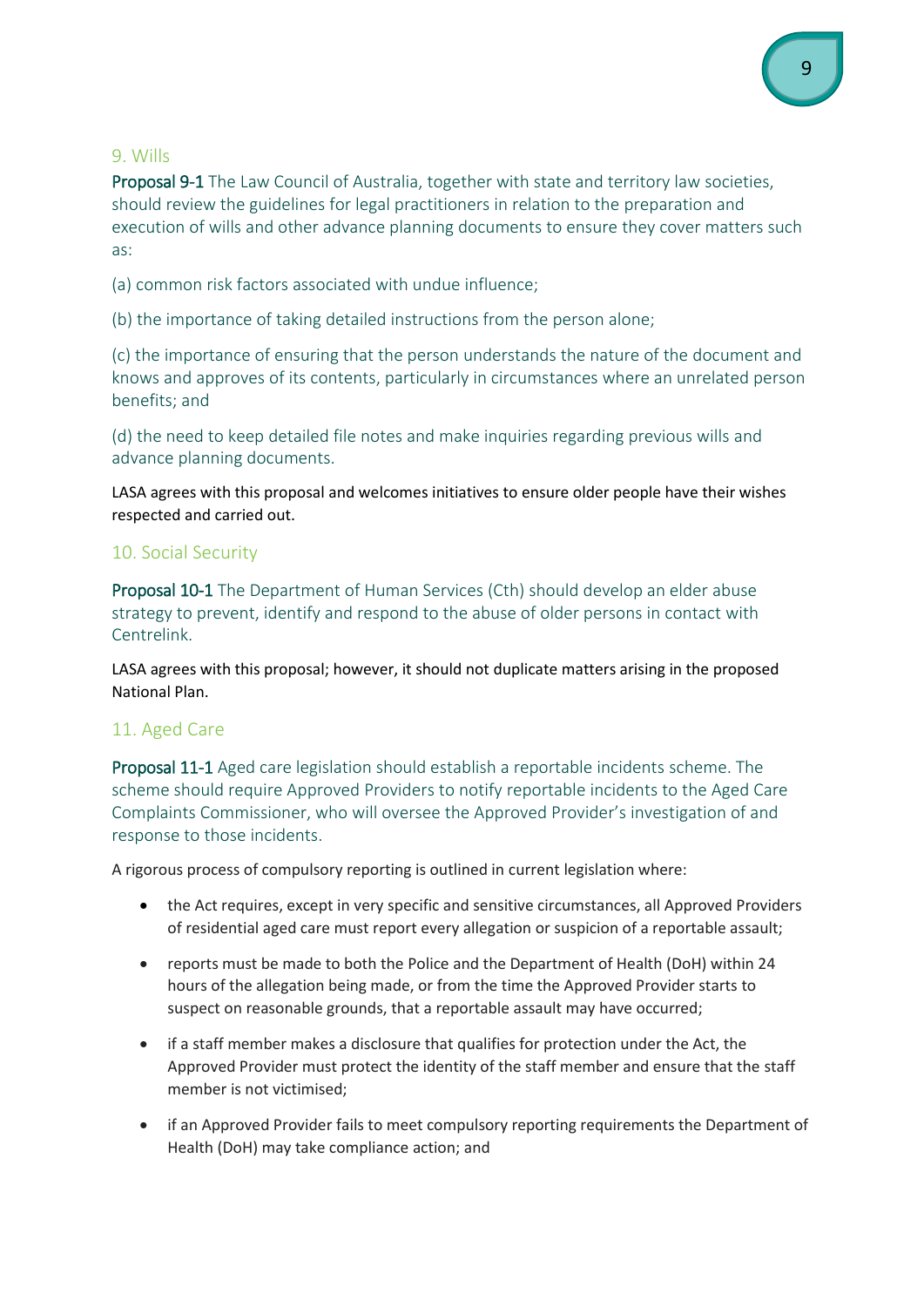• compliance with compulsory reporting requirements is monitored by the [Australian Aged](https://www.aacqa.gov.au/)  [Care Quality Agency](https://www.aacqa.gov.au/) (AACQA).

These requirements only relate to:

- unlawful sexual contact with a resident of an aged care home, or
- unreasonable use of force on a resident of an aged care home.

There are no such requirements in the CHSP, and the HCP Program.

LASA is aware, from the 2015–16 Report on the Operation of the *Aged Care Act 1997* <sup>2</sup> in 2015–16 the DoH received 2,862 notifications of reportable assaults. Of those, 2,422 were recorded as alleged or suspected unreasonable use of force, 396 as alleged or suspected unlawful sexual contact, and 44 as both. With 234,931 people receiving permanent residential care in 2015–16, the incidence of reports of suspected or alleged assaults was 1.2 per cent.

As LASA articulated in the response to the ALRC's Elder Abuse Issues Paper in June 2016<sup>3</sup>, what we do not know is the outcome of these reports, whether the allegations were found to have had substance, what local actions were put in place, and if any convictions occurred as a result of Police action.

LASA supports the protection of all older Australian against any form of elder abuse, and any new reportable incidents scheme would need to ensure not only the statistics of reporting incidents are publically available, but also the learnings from the investigations undertaken, the outcome of the reporting process and any subsequent convictions (or non-conviction).

LASA questions the veracity of the current system in *preventing* elder abuse and suggests, despite the rigorous reporting requirements required of the industry there has been little impact with very few convictions.

A reporting framework will not, in itself, prevent elder abuse. As the ALRC Discussion Paper indicates, it may increase accountability, transparency and organisational responses, but it will still not prevent elder abuse by those who are deliberate in inflicting a range of abuses. Other avenues of prevention need to be investigated before further reporting arrangements are required of the industry.

LASA has confidence that the Aged Care Complaints Commissioner could undertake the responsibilities outlined in the Discussion Paper, however, as stated, there is currently a gap between the current reportable assault scheme and the complaints scheme. To date the Commissioner has diligently worked to an early resolution handling process for complaints management. With approximately 89% of complaints being closed through early resolution, it would be disappointing, as a result of any new requirements, if this focus changed back to an investigative approach. The previous Complaints Investigation Scheme(CIS) was dramatically changed and positive results have occurred with the introduction of the role of Aged Care Complaints Commissioner. More work is required to support complaints and abuse; to introduce a new level of compliance through the Commissioner may not see the desired success.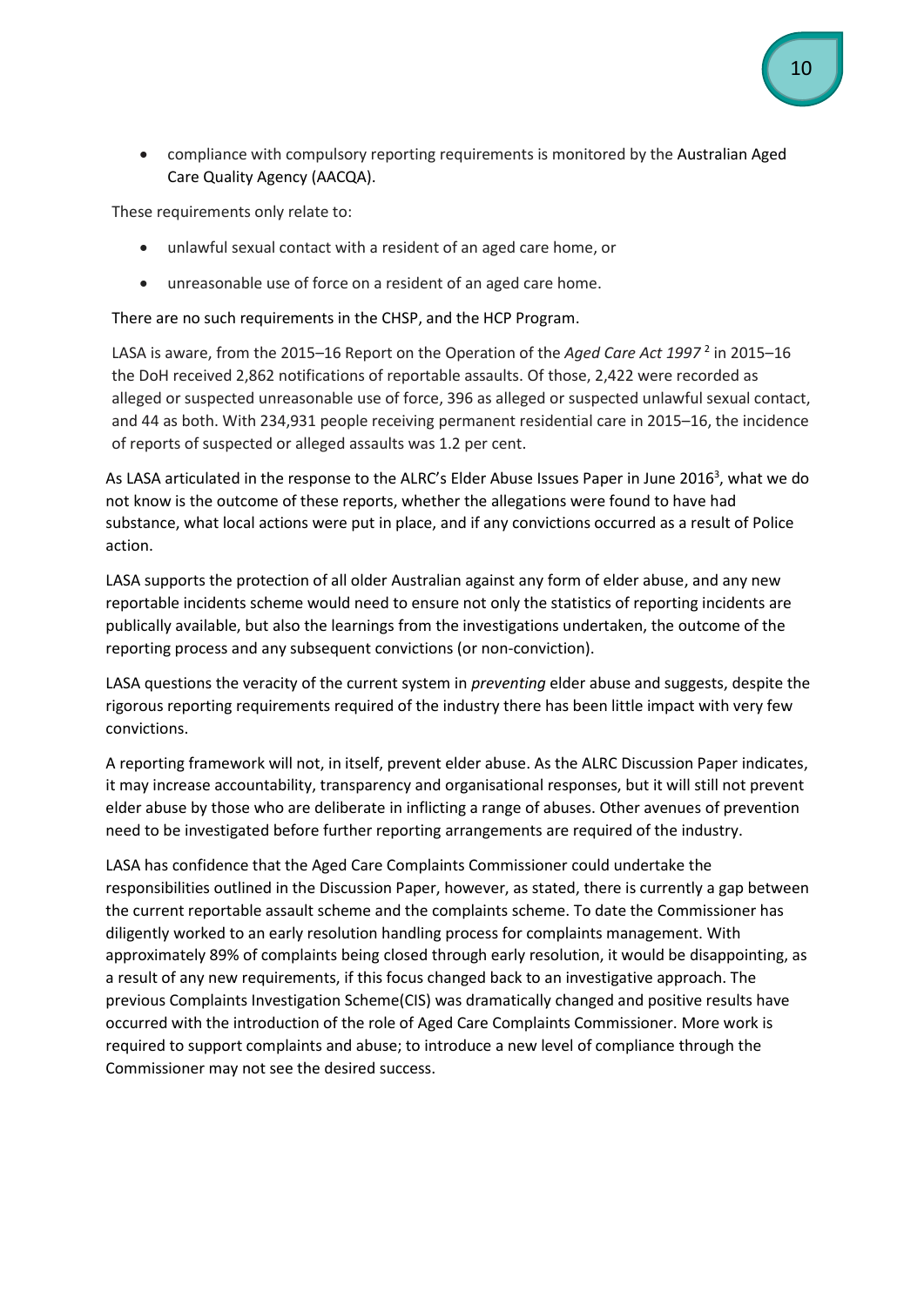LASA recommends that if a scheme is introduced, it builds on the framework of the current system, rather than introducing new requirements. The aged care industry, through the reform agenda over the last 5 years has 'change fatigue'. To introduce a completely new system, knowing that major changes in the industry are on the agenda in the very near future, may not elicit the support required to successfully introduce a completely new system

The Discussion Paper suggests that for a Provider to be compliant, they only need to make a report but are not required to take any action. LASA suggests this is not the case. When an investigation occurs at the local level the Departmental Officers often require a full report on what actions are taken, and their outcome. This can lead to involvement by the AACQA and or the Complaints Commissioner and compliance action by the DoH.

Providers take very seriously their responsibilities to both staff and the care recipient in investigating reports of assault. Many seek advice on the appropriate action that should be undertaken (especially when staff are involved) where procedural fairness (under the Fair Work Act) is followed. However, there remains a lack of public education on how an incident should be treated (and reported), how an investigation should be undertaken, and what actions are needed to ensure procedural fairness is respected and more importantly in ensuring the safety of the older person.

LASA is concerned even with a broader remit, a new reportable incidents scheme would still not include abuse that may be perpetrated by someone other than an age services employee. What protection is available for those care recipients, especially in home care where abuse may be perpetrated by others, and not employee?

<span id="page-10-0"></span>Proposal 11-2 The term 'reportable assault' in the *Aged Care Act 1997* (Cth) should be replaced with 'reportable incident'. With respect to residential care, 'reportable incident' should mean:

(a) a sexual offence, sexual misconduct, assault, fraud/financial abuse, ill-treatment or neglect committed by a staff member on or toward a care recipient;

(b) a sexual offence, an incident causing serious injury, an incident involving the use of a weapon, or an incident that is part of a pattern of abuse when committed by a care recipient toward another care recipient; or

(c) an incident resulting in an unexplained serious injury to a care recipient.

With respect to home care or flexible care, 'reportable incident' should mean a sexual offence, sexual misconduct, assault, fraud/financial abuse, ill-treatment or neglect committed by a staff member on or toward a care recipient.

LASA is agnostic to the value of a change in terminology, however broadening the scope of a reportable incidents scheme would capture those incidents that are not reported under the current scheme. It seems there is a perception aged care staff are the only offenders of such incidents. This is not only wrong, but will again not capture those incidents that are undertaken by non-staff. LASA therefore questions why only Providers and their staff are held accountable? Under the current scheme, where Providers see incidents occurring by other members of the community, the Provider is powerless to take any action other than to report an allegation to the Police. There is no current process in how staff can protect the older person from family, friends and others.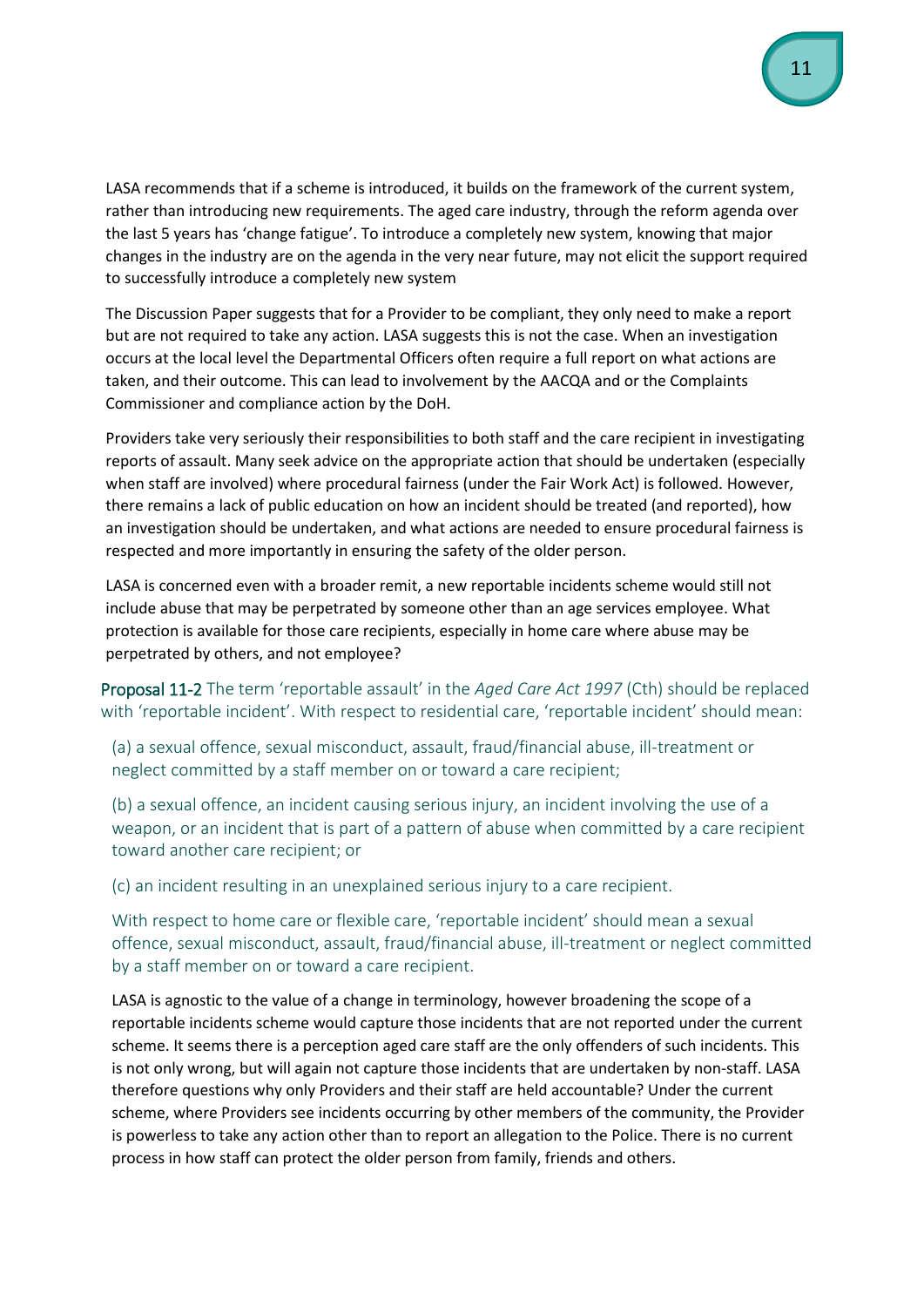It would appear from the definitions above, (and it simply may be the way the proposal is worded) the reporting of *allegations* and *suspected abuse* would no longer be required to be reported. The definition presumes that an incident has occurred, and this should not be a Provider's responsibility to decide, before they adhere to reporting requirements. Having said that, a major problem with the current scheme is that even a suspicion (or allegation of whatever veracity) is required to be reported. Where there is a lack of information on what staff might have been involved, on which resident, let alone any indication an incident did occur, the legislation still requires a notification to the DoH and the Police. There must be a compromise here that is acceptable to the community and to the Provider. A clearer explanation of what would need to be reported is required.

# <span id="page-11-0"></span>Proposal 11-3 The exemption to reporting provided by s 53 of the *Accountability Principles 2014* (Cth), regarding alleged or suspected assaults committed by a care recipient with a pre diagnosed cognitive impairment on another care recipient, should be removed.

LASA seeks to understand why this proposal has been made. LASA supports practices to assist Providers in preventing behaviours that negatively impact others, especially from those suffering severe behavioural and psychological symptoms of dementia (BPSD). The Quality Standards, specifically outcome 2.13 (Behavioural Management)<sup>4</sup>, require the needs of care recipients with challenging behaviours are managed effectively. Increased reporting will again not prevent abuse, rather, in this instance, the management and use of supports such as the Severe Behaviour Response Teams (SBRT) should be encouraged to support the Provider and the staff to manage such behaviour.

Reporting these incidents may not improve care delivery, or diminish abuse to others. The number, and type of incidents should be recorded at the local level. As part of the accreditation / quality reporting processes the AACQA assessor has the power to seek such information, review the outcomes of any investigation and make recommendations for non-compliance where necessary. If 'done properly' this process would hold the Provider accountable for their actions and encourage (gently or through compliance action) quality improvement measures to better protect people and staff.

<span id="page-11-1"></span>Proposal 11-4 There should be a national employment screening process for Australian Government funded aged care. The screening process should determine whether a clearance should be granted to work in aged care, based on an assessment of:

(a) a person's national criminal history;

(b) relevant reportable incidents under the proposed reportable incidents scheme; and

(c) relevant disciplinary proceedings or complaints.

LASA questions who would be responsible for the cost of, and who would undertake such screening? This should not be the responsibility of the Provider and would need significant resourcing to enable appropriate tracking to occur.

How would potential staff be protected to ensure procedural fairness is followed and discrimination does not occur? The Australian Health Practitioners Regulation Agency (AHPRA) processes for health professional may be worth reviewing.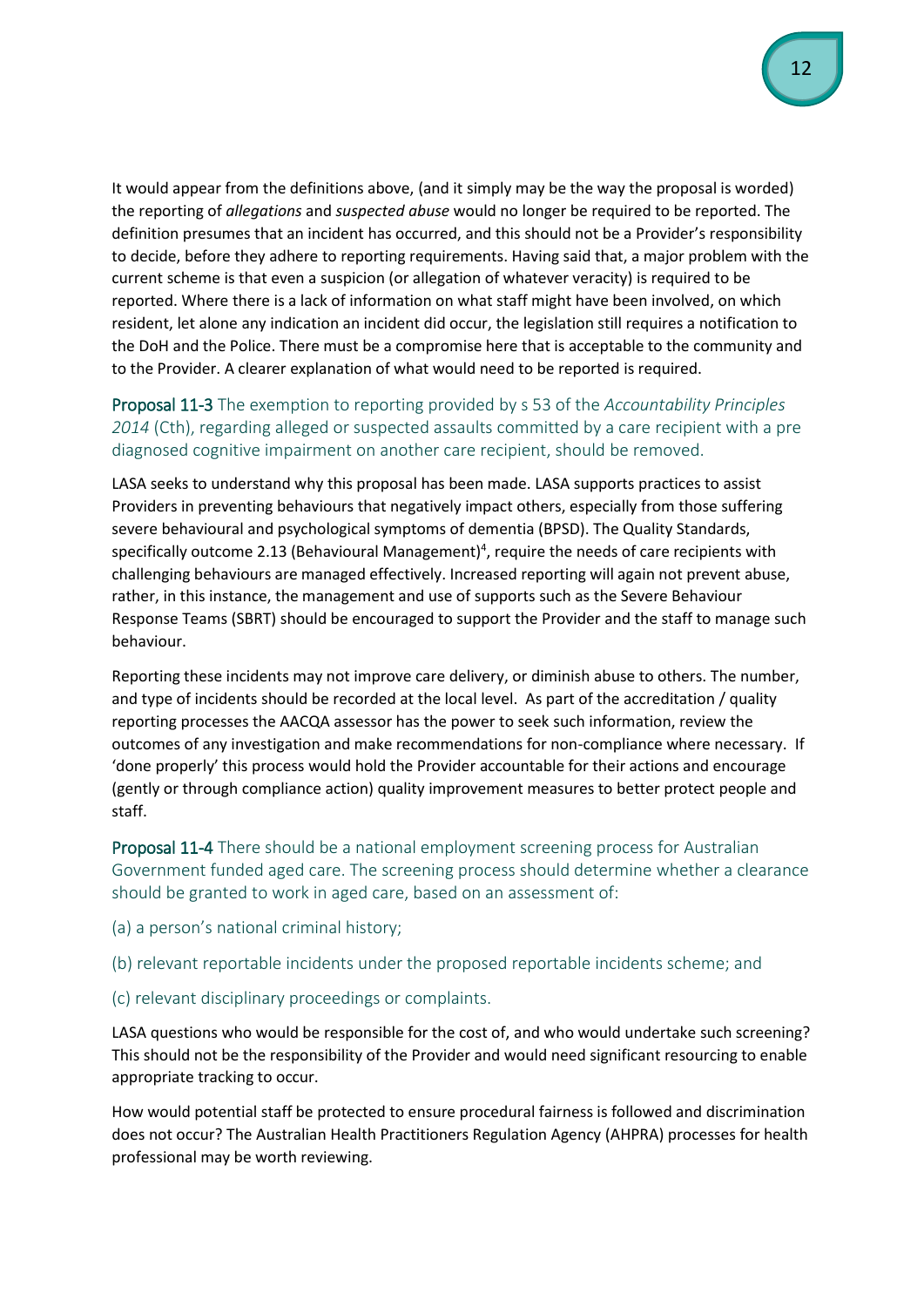# <span id="page-12-0"></span>Proposal 11-5 A national database should be established to record the outcome and status of employment clearances.

**LASA supports this proposal** and supports the criteria outlined in 11.72 and 11.73 of the Discussion Paper. The independent body which would undertake such processes (outlined in the criteria of 11.72) must maintain the emphasis of investigation and resolution, rather than punitive, as was the former Complaints Investigation Service (CIS). Where misconduct of staff is found, employment relations requirements should be followed, and processes of APHRA (and other bodies such as the NSW Health Care Complaints Commission) must be used where appropriate. Where criminal conduct is suspected, this must be dealt with by Police.

An important aspect of an independent body is the educative framework it should work under. Aged care Providers, want to be able to learn from the experience of others. In an environment of consolidation in residential care, an expected exponential growth in community care, where not all Providers will be 'Approved Providers', understanding how best to identify and/or prevent elder abuse is paramount.

# <span id="page-12-1"></span>Question 11-1 Where a person is the subject of an adverse finding in respect of a reportable incident, what sort of incident should automatically exclude the person from working in aged care?

**LASA has advocated for a workforce that has the right attitude and attributes to work with older people**. Long before an incident occurs, there needs to be a thorough recruitment process to attract people with the desired attitude and attributes, specified to ensure staff are equipped with the necessary skills required to undertake the role. This will go a long way to mitigating the risk of elder abuse.

However, where there is reliable evidence (or information based on probability) a staff member has been involved in a reportable incident, appropriate disciplinary action must be initiated. To automatically exclude a person from working in aged care, there are a range of actions that need to be undertaken to meet unfair dismissal legislation. This needs to be adhered to by the Provider. It should not be their responsibility to decide what happens to a person once they leave their employ.

Who would take the responsibility for excluding the person from working in aged care and how would this be administered?

Offences such as murder, sexual assault and assault resulting in a custodial sentence, automatically preclude a person from working in aged care and this would be in line with community expectations. However, taking fraud or assault as an example, there are a range of circumstances that surround these actions that may impact on whether the person should automatically be excluded from working in the industry. Making a list of offences that is definitive may also be discriminatory. Where a person has a spent conviction should they be discriminated against or excluded from working in aged care? The working with children arrangements could usefully inform options for the aged care setting.

There may be a place for a case-by-case consideration process.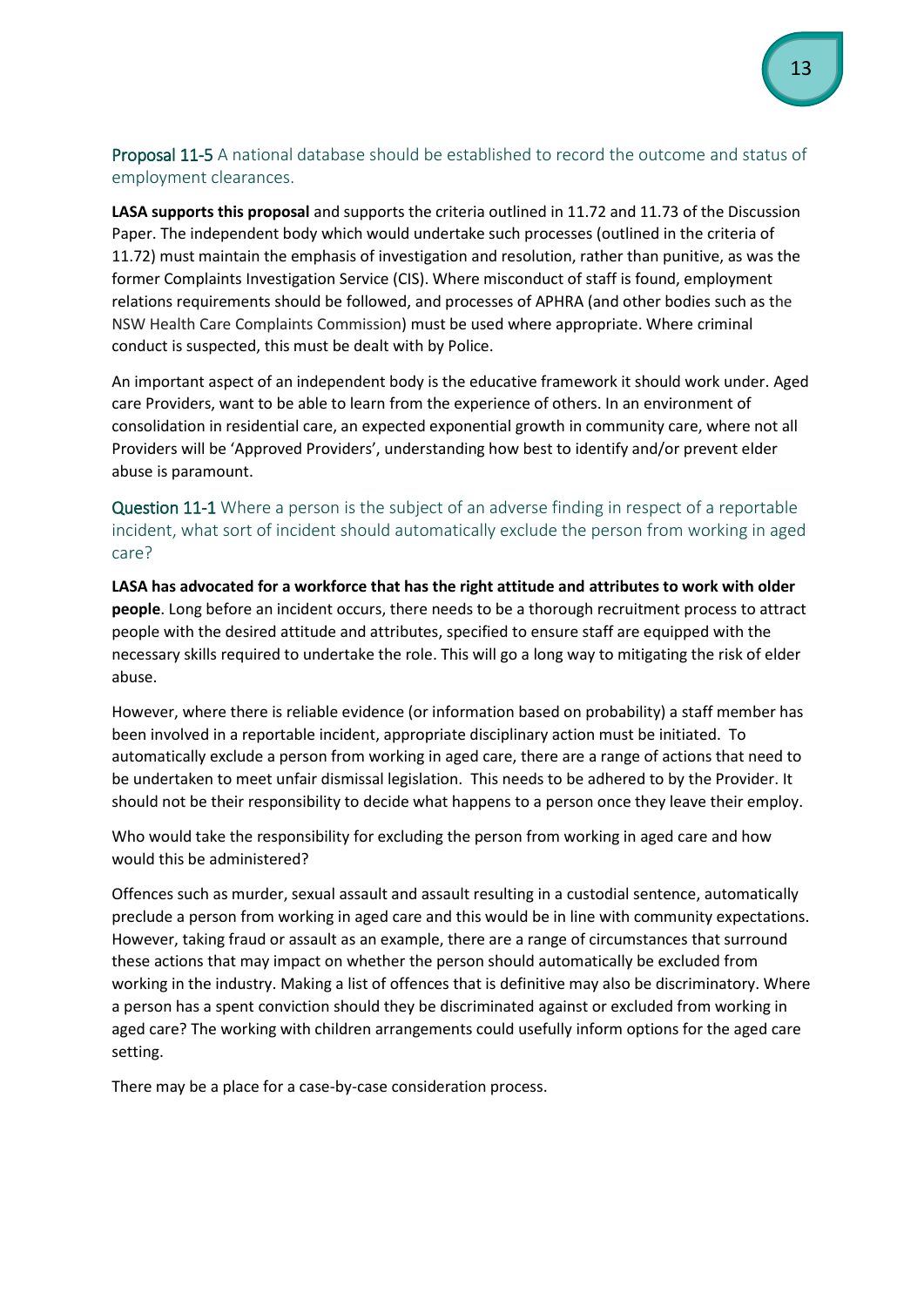# <span id="page-13-0"></span>Question 11-2 How long should an employment clearance remain valid?

Currently a National Criminal History Check (NCHC) involves identifying and releasing any relevant Criminal History Information (CHI) subject to any relevant spent convictions/non-disclosure legislation and/or information release policies. They are a point in time check and are current as of the date of issue<sup>5</sup>. There is no period of validity. Re-registration processes for health professionals (such as nursing) is an annual event and generally at the cost of the nurse. It would make reasonable sense that an employment clearance remains valid on an annual basis. However, some policy and procedures within the industry suggest three years, along with a requirement the employee is to disclose any reason that might impact on the outcome of an employment history/criminal history check.

Whatever the timeframe, there is a reliance on the worker to ensure they have provided an update to the employer if their circumstances have changed. Internal policies and procedures need to take this into consideration as part of any performance review.

# <span id="page-13-1"></span>Question 11-3 Are there further offences which should preclude a person from employment in aged care?

As mentioned above, there must be careful consideration as to discrimination before a list of offences is drafted. In some instances, there may be case-by-case circumstances that require consideration. In developing a list of further offences, should the question be "what would meet community expectations"?

# <span id="page-13-2"></span>Proposal 11-6 Unregistered aged care workers who provide direct care should be subject to the planned National Code of Conduct for Health Care Workers.

LASA can see merit in a well-designed National Code of Conduct for aged care workers, developed though meaningful engagement with Providers, that is supported and administered through a body such as the AHPRA<sup>6</sup>..

<span id="page-13-3"></span>Proposal 11-7 The *Aged Care Act 1997* (Cth) should regulate the use of restrictive practices in residential aged care. The Act should provide that restrictive practices only be used:

(a) when necessary to prevent physical harm;

(b) to the extent necessary to prevent the harm;

(c) with the approval of an independent decision maker, such as a senior clinician, with statutory authority to make this decision; and

(d) as prescribed in a person's behaviour management plan.

LASA supports actions to reduce the use of both physical and chemical restraint. As mentioned in the LASA submission to the ALRC Elder Abuse Issues Paper, a *DECISION-MAKING TOOL: Supporting a Restraint Free Environment in Residential Care<sup>7</sup>* is available to support Residential Services. The Decision-Making Tool suggests the use of any restraint must always be the last resort after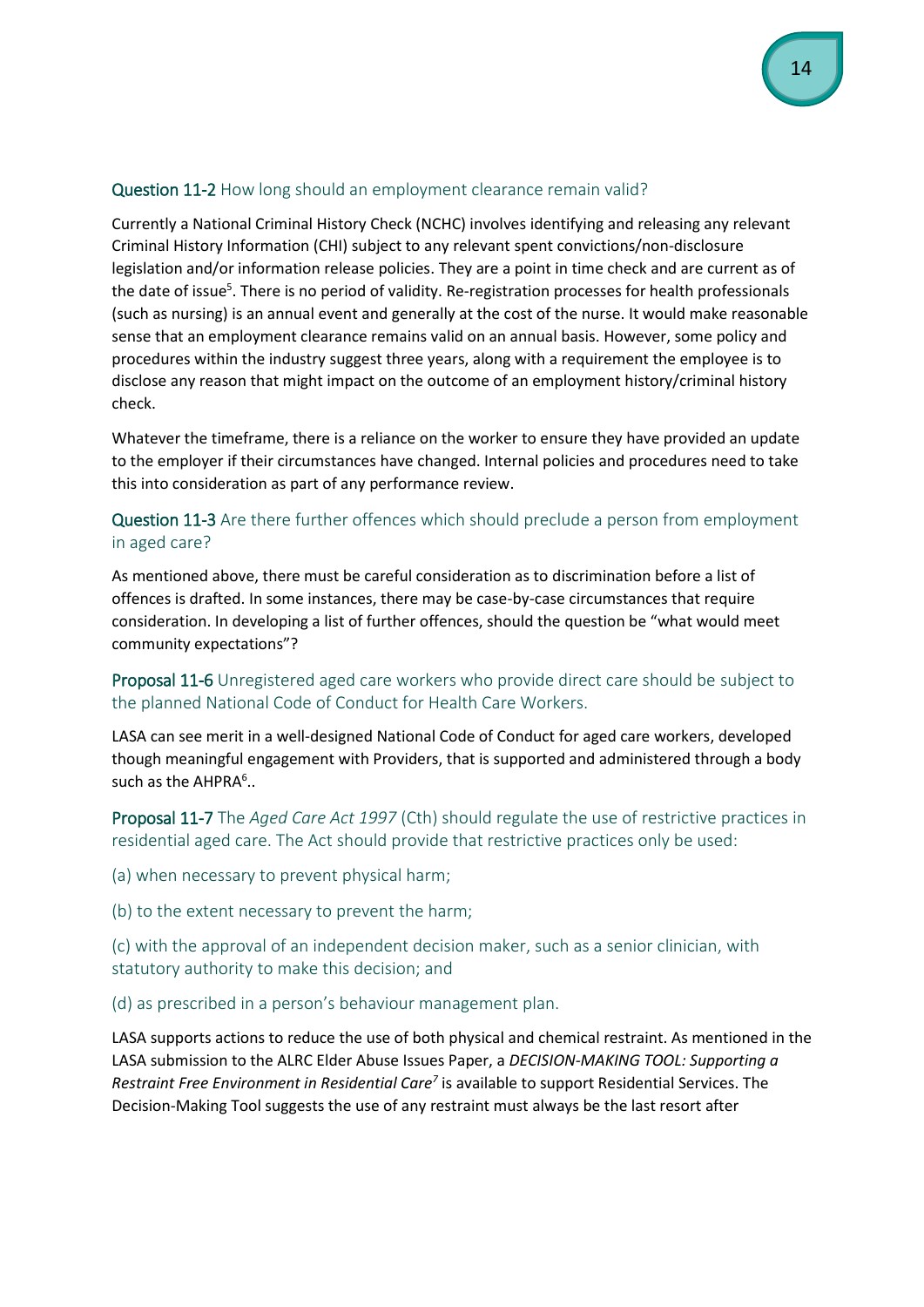exhausting all reasonable alternative management options and viewed as a temporary solution to any behaviour causing concern. The Decision-Making Tool also comments that the application of restraint, for any reason, is an imposition on an individual's rights and dignity and, in some cases, may subject the person to an increased risk of physical and/or psychological harm. The inappropriate use of restraint may constitute assault, battery, false imprisonment or negligence.

Given the importance of the use of restrictive practices, the ALRC might also want to take into account that these practices are not restricted to residential aged care services, but can occur in hospitals, other care settings and in a person's home.

Already, there are policies and practices that constrain the use of restrictive practices in the residential setting, such as restraint free policies and consent. The use of restrictive practices should be informed by a comprehensive clinical assessment and in consultation with the person (where possible), the medical practitioner and family and friends (where they have legal responsibility). When introduced, the use of restrictive practices must be regularly reviewed and initial and ongoing consent must be sought before the use continues.

In an emergency, where there is a necessity to act urgently to safeguard someone, some restrictive practices, prior to obtaining consent, may be defensible as action taken under the service Provider's duty of care. In all cases, the decision to restrict a person's voluntary movement or behaviour should only be made after weighing up the risks of using restraint against the risks of not using restraint.

LASA has been involved with the 'Reducing Use of Sedatives' (RedUSe) Project. Funded by the Australian Government Department of Social Services, the RedUSe Project aimed to promote the quality use of antipsychotics and benzodiazepine medications in residential settings. These medications are often used for sedative (chemical restraint) purposes. The project involved residential service staff, General Practitioners, the Pharmacist providing quality use of medicine services for the organisation and their supply pharmacy.

This project highlighted the importance of a multidisciplinary approach to support the person, their family and friends and the staff of services to have positive outcomes for the appropriate use of these medicines. It is projects like RedUSe that should be promoted rather than a blanket approach described in this proposal.

LASA reiterates (from our submission to the ALRC Issues Paper) the concern relating to the confusing information about the status of a guardianship order or an enduring power of attorney where they may cover a limited range of matters, not including decisions about restraint. In addition, legal requirements for consent to the use of restraint where the resident is not mentally competent may vary in different States and Territories. A family member who does not have a relevant guardianship order or enduring power of attorney may not have the legal capacity to consent on behalf of the resident to the use of restraint.

LASA agrees, as identified in the *Decision-Making Tool*, it is the responsibility of all individual care staff (e.g. nurses, personal care assistants, medical practitioners and allied health professionals), to ensure a restraint free environment in residential settings, however there seems to be varying requirements (or care practices) in other settings, such as a person's home or in a hospital.

LASA contends that before making broad recommendations about how restrictive practices should be used, all settings should be considered, not just in residential care.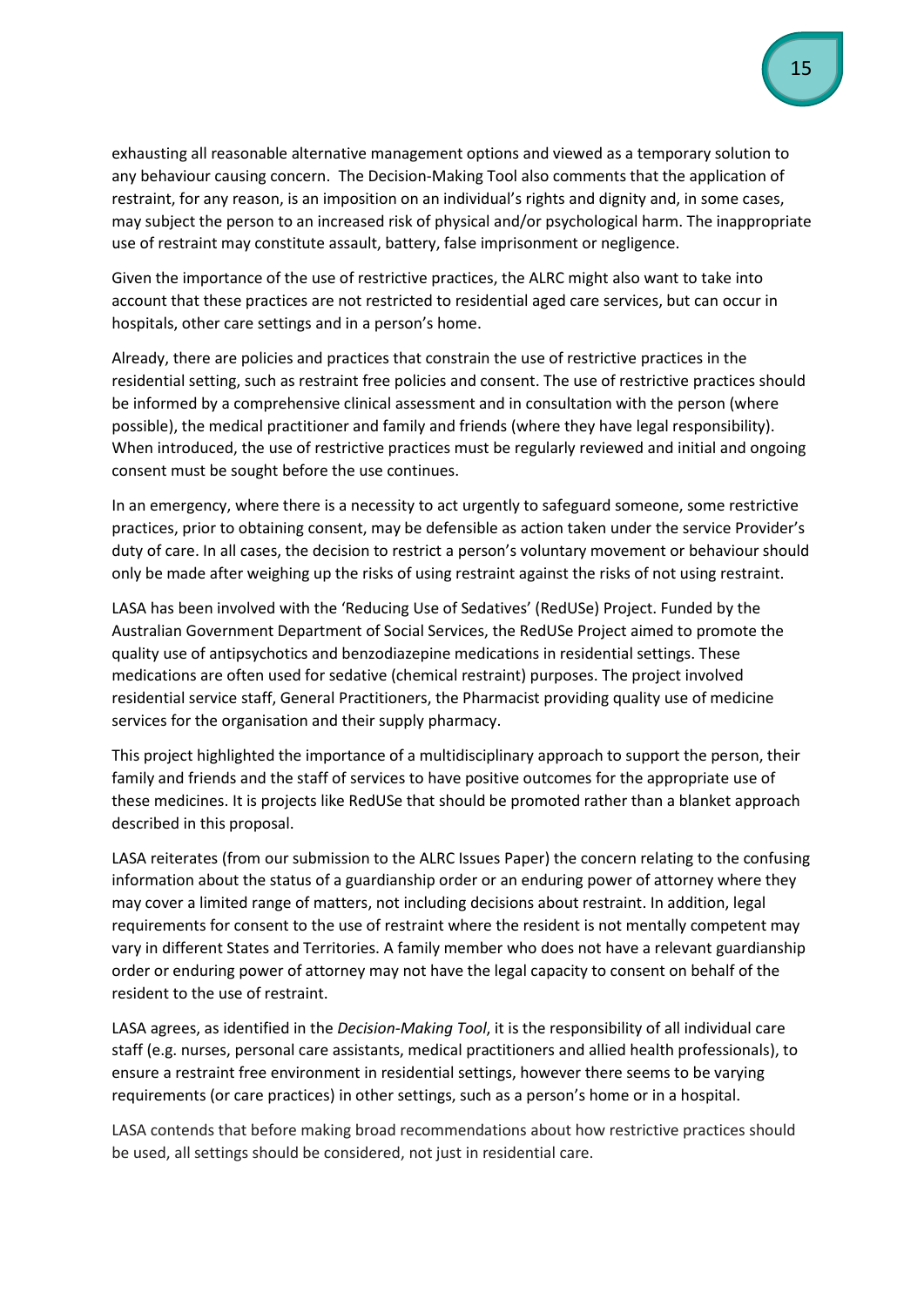<span id="page-15-0"></span>**Proposal 11-8** Aged care legislation should provide that agreements entered into between an Approved Provider and a care recipient cannot require that the care recipient has appointed a decision maker for lifestyle, personal or financial matters.

LASA fully agrees with this proposal. However, processes for supporting a person to either make decisions or enable those who are making decisions for a person who cannot speak for themselves must be streamlined. Providers who seek a guardianship order often report the difficulty in doing so, even when the person receiving care is at risk of inaction.

There is a range of evidence suggesting a person's wishes are often not carried out despite those wishes being commonly known. For example, when a person wants to stay at home (be it their own home or a residential setting) and the family insists the person is transferred to hospital. Or where, best practice dictates the reduction of sedatives and the family will not support such action.

Many people simply do not want to enter into a conversation about lifestyle, personal or financial matter, let alone document such discussions. People must have the right to not appoint a decision maker even if that places the person at risk.

However, it is often left to the Approved Provider and clinical decision making processes that impact on what does occur in the absence of an appointed decision maker. The question here is what support is available for Approved Providers and clinicians to assist in making such decisions. A community education programme should be initiated to identify the importance of ensuring an appointed decision maker is identified in the case a person cannot speak for themselves.

<span id="page-15-1"></span>Proposal 11-9 The Department of Health (Cth) should develop national guidelines for the community visitors scheme that:

(a) provide policies and procedures for community visitors to follow if they have concerns about abuse or neglect of care recipients;

(b) provide policies and procedures for community visitors to refer care recipients to advocacy services or complaints mechanisms where this may assist them; and

(c) require training of community visitors in these policies and procedures.

LASA supports proposal 11-9 in relation to the current Community Visitors Scheme (rather than that outlined in Proposal 11.10), and would suggest for those who cannot speak for themselves, other avenues are also available where the Community Visitor is concerned. For example, it would be of questionable value referring a care recipient who is cognitively impaired to an advocacy service if they cannot speak for themselves and the family/friend are the perpetrator of the abuse and or neglect. The Aged Care Complaints Commissioner can only act upon those areas 'in scope' and where the family/friends are involved, this would be an out-of-scope referral.

By default, this proposal infers the staff of the aged care Provider is the perpetrator; what avenues do the community have (apart from referral to the Police) when it is family and friends? This proposal does not consider this example and would not change current practice.